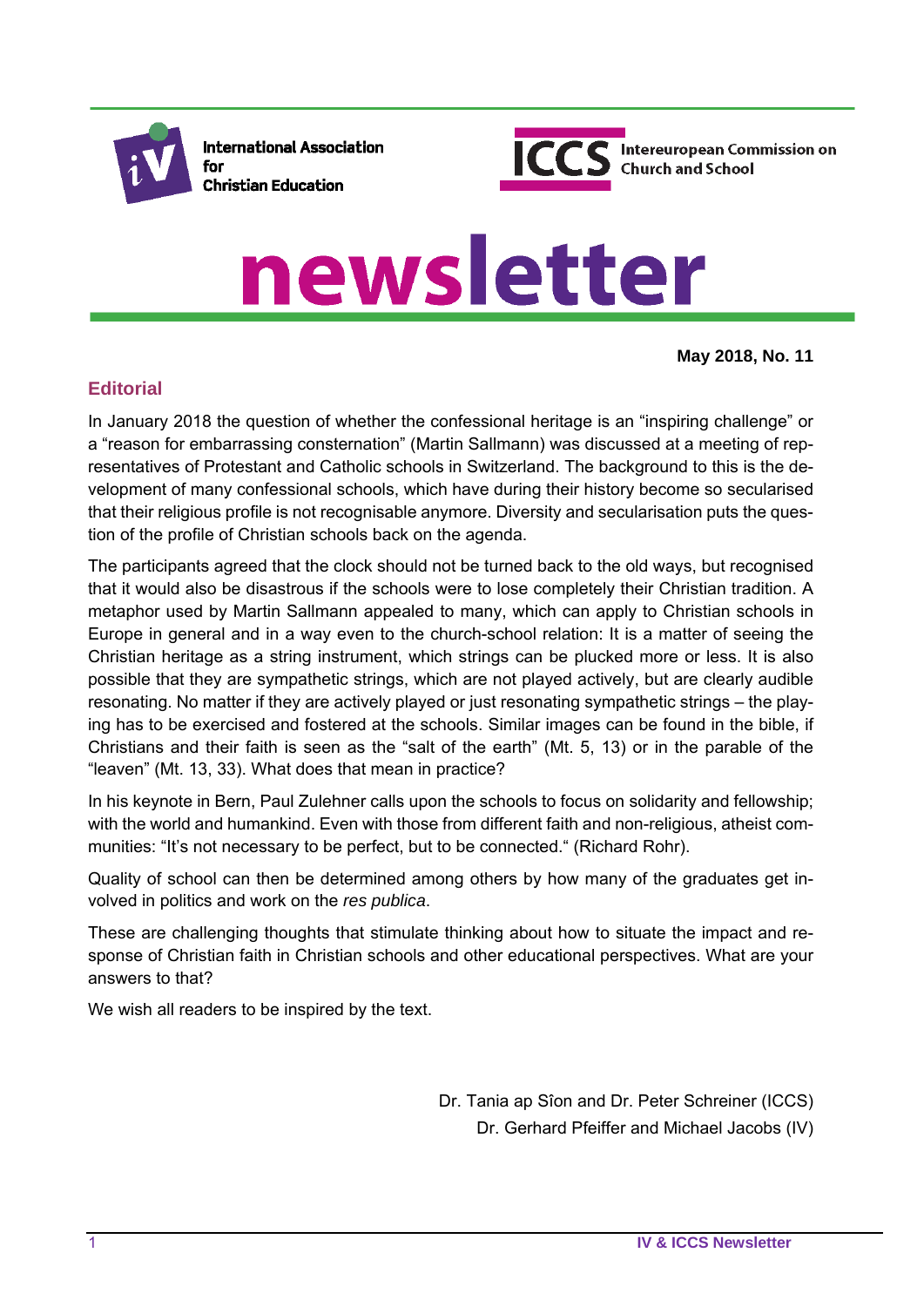# **Information from IV and ICCS**

#### **IV: From the IV-Board**

The Board of the International Association has met twice since the last newsletter of August 2017. At the meeting on December 1<sup>st</sup> 2017, just before the General Assembly in Dublin, questions regarding the statute, number of members, the financial situation of that year, and changes in the constitution of the board including transitional arrangements were mainly discussed. After the General Assembly decided accordingly, the board could meet for the first time in its new composition on February  $23^{rd}/24^{th}$  2018 in Düsseldorf. The new secretary is Michael Jacobs. He is the head of the Protestant Theodor-Fliedner-Gymnasiums in Düsseldorf-Kaiserswerth and has long been involved with the Protestant educational system through his work and voluntary commitments. Judit Hallgató from Győr (Hungary) has been confirmed as a new member of the board as is also the case with Dick den Bakker. He is director for education and identity at Verus (Netherlands) and represents this member organisation as the successor of Dr Wim Kuiper, whose engagement with Verus ended in September 2017. With the departure of Wim from IV the position of president also became vacant. Therefore, Dr Gerhard Pfeiffer, former secretary, became acting president, limited to a year at the request of the General Assembly. Main issues of the meeting in Düsseldorf were programme planning and supporting contacts with the members.

#### **IV: General Assembly 2017 "What teachers do we need at Christian Schools?"**

The General Assembly was held in Dublin (Republic of Ireland) on 1st/2nd December 2017. About 30 participants came from 12 different countries of Europe. The Most Reverend Michael Jackson, Archbishop of Dublin, welcomed the assembly on Friday evening with a short reflection about education and the expressions of Christian life in a secular world. The programme included furthermore the visit to an Anglican High School as well as St. Patrick Cathedral. Prof Dr Manfred Pirner (University Erlangen-Nuremberg) gave a key note about teachers in Protestant schools. He explained that they are in the tension between professional conduct and faith commitments. Ideally, they should bring together these two poles by the competence to *Relate their Profession to (their) Religiosity* (RPR competence). The handout and presentation of the speech can be downloaded at http://www.evrel.ewf.uni-erlangen.de/mitarbeiter-innen/pirner/vortraege-und-tagungen.shtml. Dr Christine Mann, president of the European Committee for Catholic Education (CEEC), and Dr Philippe Richard, General Secretary of Catholic International Education Office (OIEC) were welcomed as guests at the assembly. At the business part of the assembly decisions were made concerning the constitution of the board (see *From the board*) among other discussions. Dr Wim Kuiper was thanked for his dedicated and efficient work as IV president. The decision on a change of the name of the association ("European" instead of "International" association) was postponed until the next assembly.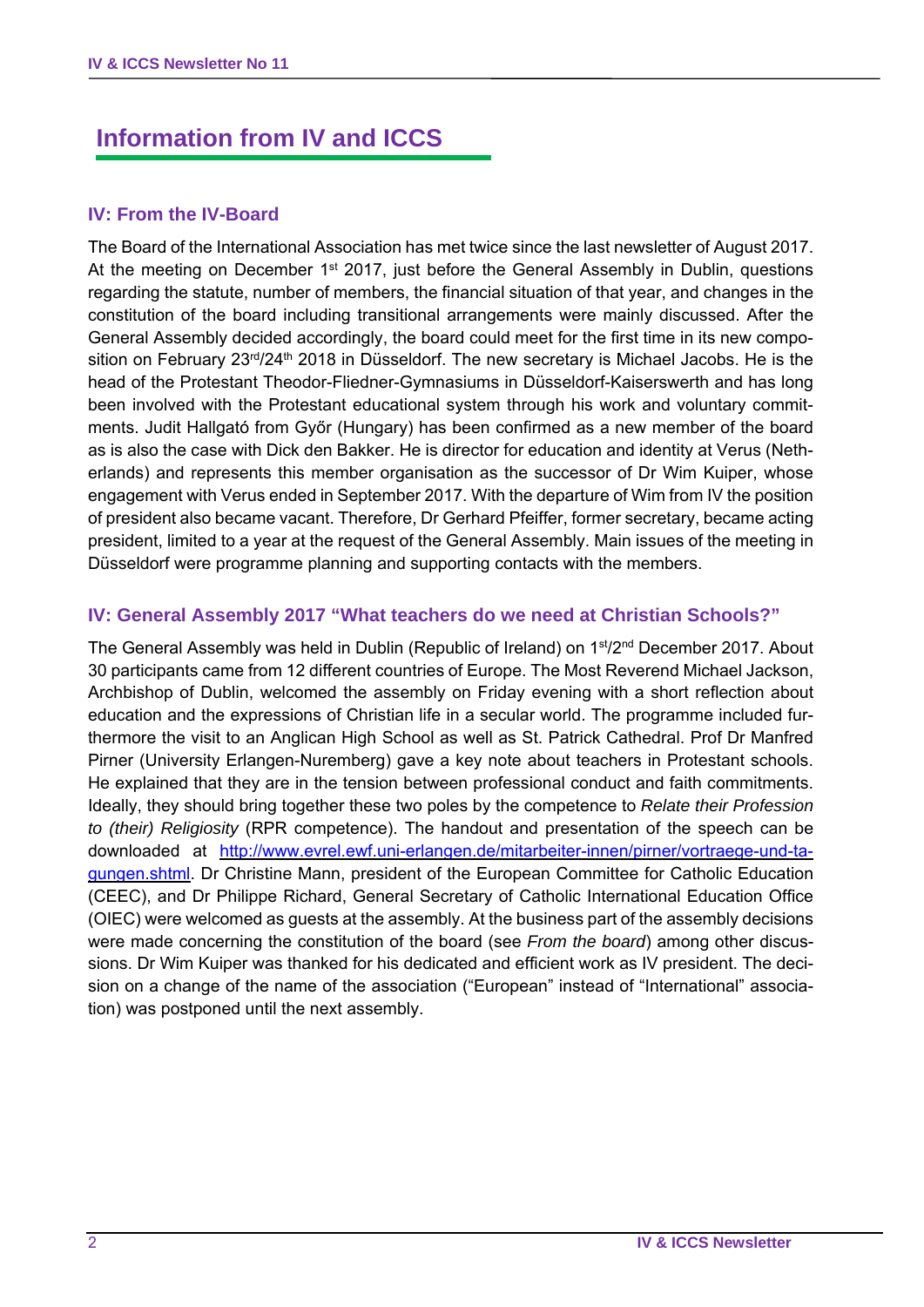#### **IV: General Assembly 2018 in Estonia**

The General Assembly 2018 will take place in Tallinn (Estonia) at the invitation of the Union of Estonian Christian Private Schools. For those interested in history the city is also known under the name Reval. Estonia is celebrating an anniversary in 2018 because 100 years ago it became independent for the first time. The date for the assembly is set at November 23rd/24th. "Contributions of Christian Schools to a Society in Solidarity" (working title) will be the focus content wise. Dr Jacomijn van der Kooij (Netherlands) has agreed to give the keynote speech. The General Assembly will have to decide on membership applications from Austria and (probably) Sweden.

#### **ICCS: More cooperation with PKN**

At a meeting of Dr Peter Schreiner and Janika Olschewski with Corina Nagel-Herweijer and Johan ter Beek, both responsible for the relationship of church and school of the Protestant Church in the Netherlands (PKN), current developments and possibilities for European cooperation were discussed. It took place on August 29<sup>th</sup> 2017 in Utrecht. The PKN established with these two parttime positions support for parish churches and local primary schools (basisscholen) in developing and carrying out concepts of religious education, if parents express their wish to do so. For that, the ministry of education has created solid legal prerequisites that support RE teachers at public schools the same as teachers at Christian schools, which make up two thirds of all schools in the Netherlands. PKN now facilitates projects and supports structures for this work. At the meeting the current situation of the Intereuropean Commission on Church and School (ICCS) was discussed as well and possibilities for future cooperation with initiatives and projects in the Netherlands.

#### **ICCS: Klingenthal Colloquy 2018**

In autumn the next Klingenthal colloquy will take place. The meeting from October 1<sup>st</sup> to 5<sup>th</sup> will have the topic "Dialogue, Values, Education and European Integration". The thematic focus will lie on tackling (religious) hate speech and creating a democratic culture in school. Visiting the European parliament is planned. The colloquy is jointly organised by ICCS and CoGREE. For open questions and interest regarding participation, contact Janika Olschewski (olschewski@comenius.de) and Dr Peter Schreiner (schreiner@comenius.de).

#### **GPENreformation held a meeting in Kigali (Rwanda)**

The network "Global Pedagogical Network – Joining in Reformation", which was founded in 2017 and keeps as well as furthers the connections from the schools500reformation project, organised a conference outside Europe for the first time. From November  $4<sup>th</sup>$  to  $7<sup>th</sup>$  2017, more than 50 delegates learned, discussed and celebrated together at the conference centre of the Protestant Church in Kigali (Rwanda). The theme of the conference was "Peace Education at Protestant Schools as a Contribution to Learning for Sustainability". The participants heard reports of the exceptional challenges for Protestant education, for example, in Brazil, Poland, Cameroon, Democratic Republic of the Congo and Burundi. The shocking confrontation with witness reports of the genocide in Rwanda 1994 emphasised dramatically the necessity of having reconciliation and trauma therapy as part of educational work. Alongside the programme, impressive and lively services took place. The structure of the network was consolidated by the implementation of the council, which is responsible for overall management. Members of the council are Dr Wim Kuiper, Jonathan Laabs, Revd Samuel Mutabazi, Prof Dr Annette Scheunpflug and Revd Dr Birgit Sendler-Koschel. A number of regional supporters was appointed as ambassadors.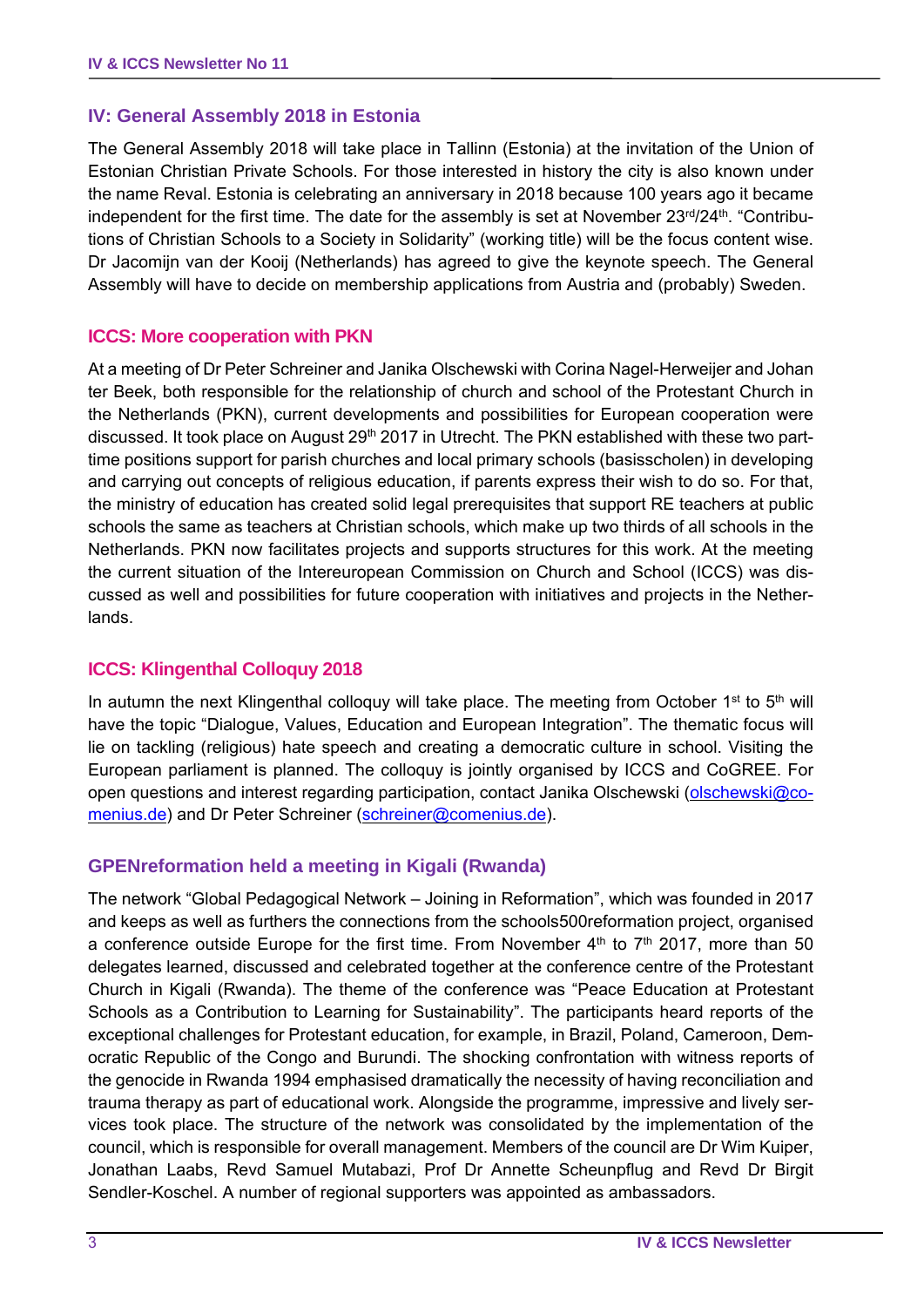#### **7th National Protestant School Congress**

The national congress 2017 took place September 28<sup>th</sup>/29<sup>th</sup> in Warnemünde. The keynote speakers Prof Dr Peter Fauser (Jena), Prof Dr Frauke Brosius-Gersdorf (Hannover) and Prof Dr Paul Nolte (Berlin) introduced the theme of the conference "Called to be free" from a school point of view, a legal and a historical perspective. In 11 workshops and 10 dialogue stations around 250 participants expanded on the topic and exchanged experiences. Richard Parrish (London) and Dagmara Mielke (Cieszyn) represented the global contacts and showed how international cooperation can be an enrichment of the Protestant profile.

#### **General Assembly of the Association of Protestant School Confederations(AGES)**

The members of the association met on November  $23<sup>rd</sup>/24<sup>th</sup>$  2017 in Nuremberg. They adopted a position paper on the topic "Protestant schools need good employees – now and in the future", which was developed at a symposium in April 2017. Besides the reports of the member associations, the participants also discussed incitations from a symposium of the Comenius Institute "School as a case of emergency – The role of religions in the immigration society – Consequences for the development of Protestant schools?". Dr Peter Schreiner, guest at the general assembly, presented the work of the Comenius Institute. Christel Ruth Kaiser, the managing director of the Barbara-Schadeberg Foundation, informed participants that the chair of the board has been passed from the benefactor Barbara Lambrecht-Schadeberg to Prof Dr Martin Schreiner (Hildesheim).

#### **France celebrates the anniversary of the Reformation**

From October  $27<sup>th</sup>$  to  $29<sup>th</sup>$  2017 more than 1,500 French Protestants met in Strasbourg to celebrate the  $500<sup>th</sup>$  anniversary of the Reformation together with guests from across the world. The programme had the theme "Protestants en fête: Vivre la fraternité". Between the grand opening with high-profile guests from politics and church in the plenary of the Council of Europe and the major school service at the Zenith auditorium, a varied programme with theatre and music performances, speeches, exhibitions and symposiums unfolded. The Conseil Scolaire de la Fédération Protestante de France organised a symposium with the title "Vivre la fraternité à l'école" with the sociologist of religions Jean Paul Willaime and the IV secretary Dr Gerhard Pfeiffer as speakers.

#### **Switzerland: Education in the context of 500 years of Reformation**

The three gymnasiums with Protestant roots in Bern, NMS Bern, Freies Gymnasium and Campus Muristalden, thought together about their history and their tasks today on October 28<sup>th</sup> 2017. Prof Dr Paul M. Zulehner (Vienna) talked about "Education at Christian Schools in the Context of Reformation and Secularisation" and Prof Dr Martin Sallmann (Bern) chose as a title for his speech "The reformatory heritage of the Free Schools of Bern – Burden or Treasure?". This theme was picked up at a meeting of Catholic and Protestant schools in Switzerland on January 26<sup>th</sup> 2018, which focused on the question: "The confessional heritage of our schools: Inspiring challenge or a reason for embarrassing consternation?"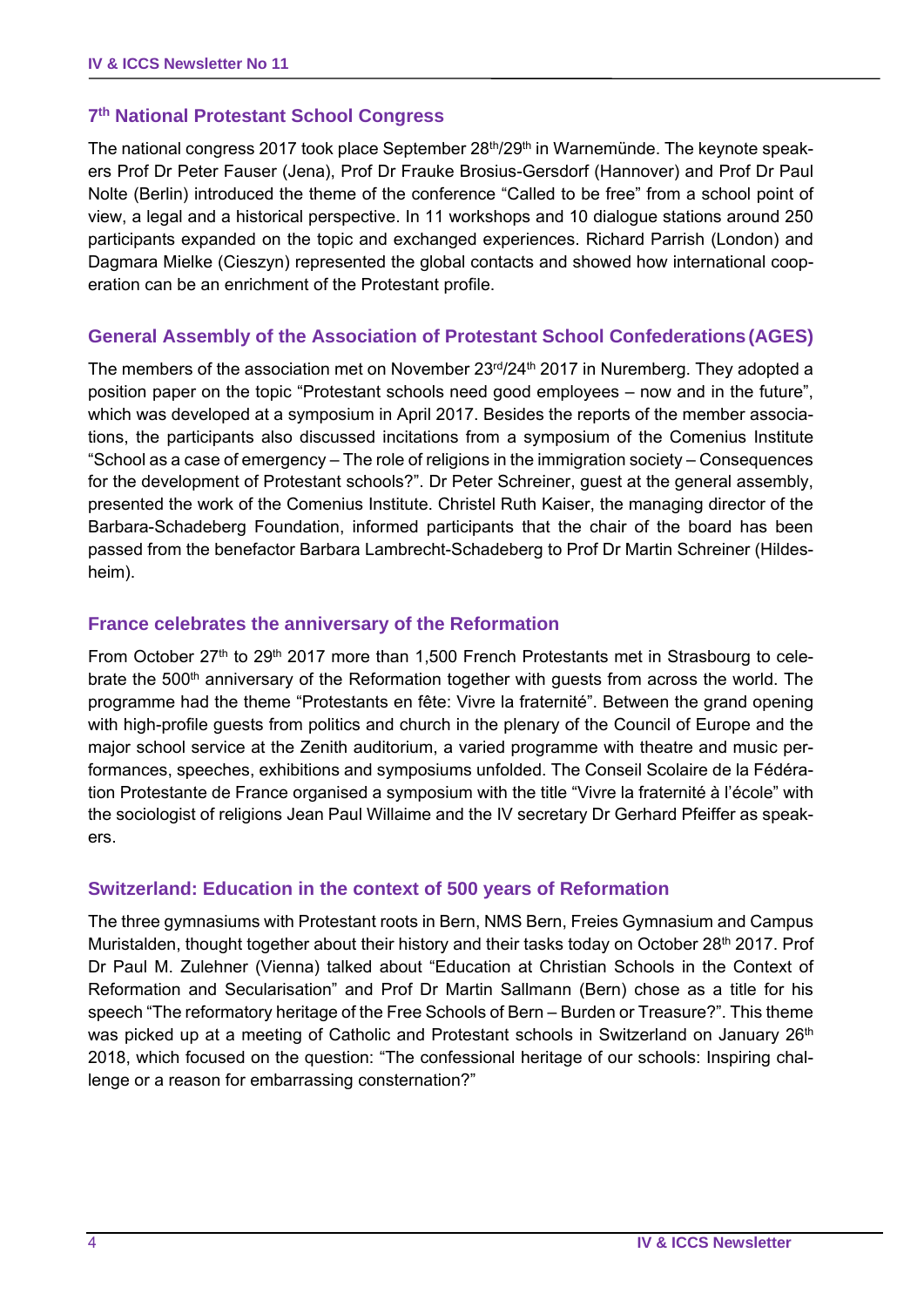## **Association of Protestant Teachers and Educators (AEED)**

The general assembly of the association met from April 13<sup>th</sup> to 15<sup>th</sup> 2018 at the Protestant Academy Meißen. Besides reports of member organisations and of the commission for Religious Education, the delegates heard with interest about the situation of Religious Education in Saxony, which has to find answers for the well-advanced secularisation of the society. At the rotational board elections Martin Pfeifenberger, Hermann Abels, Kurt Wolfgang Schatz, Anne Adolph and Manfred Spieß were confirmed in their offices. Newly voted onto the board was Anne Merkel from the *Mecklenburger Religionslehrerverband e. V.*.

## **Department for Research and Development of Protestant School (WAES): New staff member**

Dr Sylvia Losansky has taken on the project position "WAES" at the church office of the Evangelical Church in Germany (EKD) in Hannover. Ms Losansky brings along manifold theological and ecumenical experiences for the work, which is supported jointly by the Barbara-Schadeberg Foundation, the EKD church office and the Comenius Institute. Beforehand Ms Losansky was the academic project leader at "bildung evangelisch in Europa. Verein zur Förderung europäischer Perspektiven der Bildungsarbeit e.V." (beE) in Erlangen.

# **CoGREE and member organisations**



## **CoGREE: Steering group meeting in Soesterberg**

The steering group of the Coordinating Group for Religion in Education in Europe (CoGREE) held its second meeting in 2017 on October  $13<sup>th</sup>/14<sup>th</sup>$  in Soesterberg near Amersfoort. Suggestions for a new look for the CoGREE website were presented and developed and the Klingenthal colloquy (October 1st-5th 2018), jointly organised with ICCS, was planned. The theme of the colloquy will be: *Dialogue, Values, Education and European Integration*. PILGRIM was officially affiliated as a new member of CoGREE – PILGRIM has an international network of schools in which sustainable education enriched by a spiritual dimension is promoted (see www.pilgrim.at). Dr Wim Kuiper was thanked at the meeting for his work and the support of CoGREE through Verus that he made possible. As president of IV and Verus he had been a member of the steering group for many years.

#### **CoGREE: Release of new website**

On January 29<sup>th</sup> 2018, the new website of the Coordinating Group for Religion in Education in Europe (CoGREE) was released. At https://cogree.org up-to-date information on the work of CoGREE and its members can be found. The reports are about new developments in the field of education and religion in the context of the European Union and of the Council of Europe as well as announcements and reports of events. Also small extras – for example, the book of the month – can be found on the website.

If you want to know what is going on in the field of education and religion at a European level, the website is a perfect starting point. The contributions are in English. Feedback can be given via info@cogree.org in English, German and French.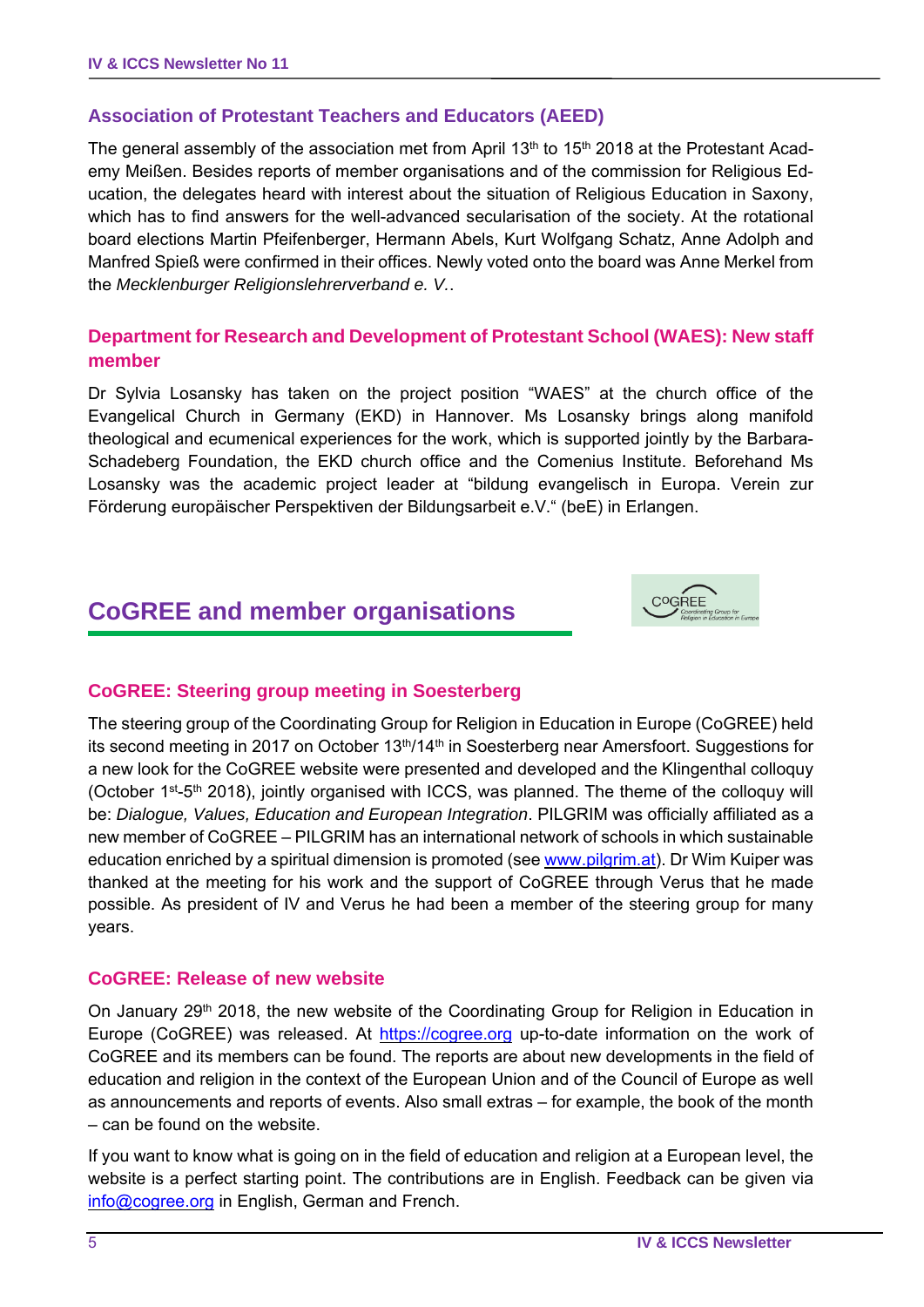#### **EFTRE: Executive in Dublin**

On November 18th 2017, the members of the executive of the European Forum for Teachers of Religious Education (EFTRE) met in Dublin. The new constitution was approved as well as further activities planned. The focus, however, was on organising the upcoming conference. It will take place from August 28<sup>th</sup> to 31<sup>st</sup> 2019 at the St Patrick campus of Dublin City University. Matching event locations for the theme "Reconciling Realities in Religious Education" were visited, speakers selected as well as excursions and workshops planned. To stay up-to-date regarding the conference, it is worth visiting the website www.eftre.net on a regular basis.

#### **EFTRE: Board meeting in Gothenburg**

The board of EFTRE met on March  $3<sup>rd</sup>$  2018 in Gothenburg (Sweden). Olof Franck, new representative of the Swedish members on the board, welcomed the board members at the Education Department of the University Gothenburg. Further board members of 9 member countries were present. Besides exchanging current challenges of Religious Education in the member states with special focus on the situation in Sweden, the time was used to discuss organisational questions. Another important topic of the board meeting was the coming conference of EFTRE. It will take place from August 28<sup>th</sup> to August 31 2019 in Dublin. As soon as possible, all information regarding the conference will be made available on the website. If you are interested in attending the event, you can contact Janika Olschewski (olschewski@comenius.de).

#### **Current developments in the READY project**

The three-year ERASMUS+ project READY (Religious Education and Diversity) is in its final phase. On April 11th/12th 2018, a concluding international event took place in Vienna, at which results were discussed and perspectives on diversity in regard to Religious Education were opened up. In the next couple of months, a final publication will be worked out with insights and documents of the last years. To get more information about the project, visit www.readyproject.eu.

## **CEC and CPCE**



#### **CEC: New staff member in Strasbourg**

Revd Sören Lenz is the new staff member and head of the CEC office in Strasbourg. He is now responsible for the topics bioethics, education, human rights and for contacts with the Council of Europe and other European institutions. Sören Lenz's position is supported by the Union of Protestant Churches of Alsace and Lorraine and entails work for the Conference of Churches on the Rhine, a regional structure of the Community of Protestant Churches in Europe (CPCE), as well.

"*I'm looking forward to work on bioethical questions and questions of education policy on the basis of a Christian anthropology. […] I'm firmly convinced that it is the responsibility of us Christians to comment openly and if necessary controversially on these questions in our parishes, churches and in civil society*", says Lenz at his introduction. ICCS and IV are looking forward to future cooperation with the new colleague in Strasbourg.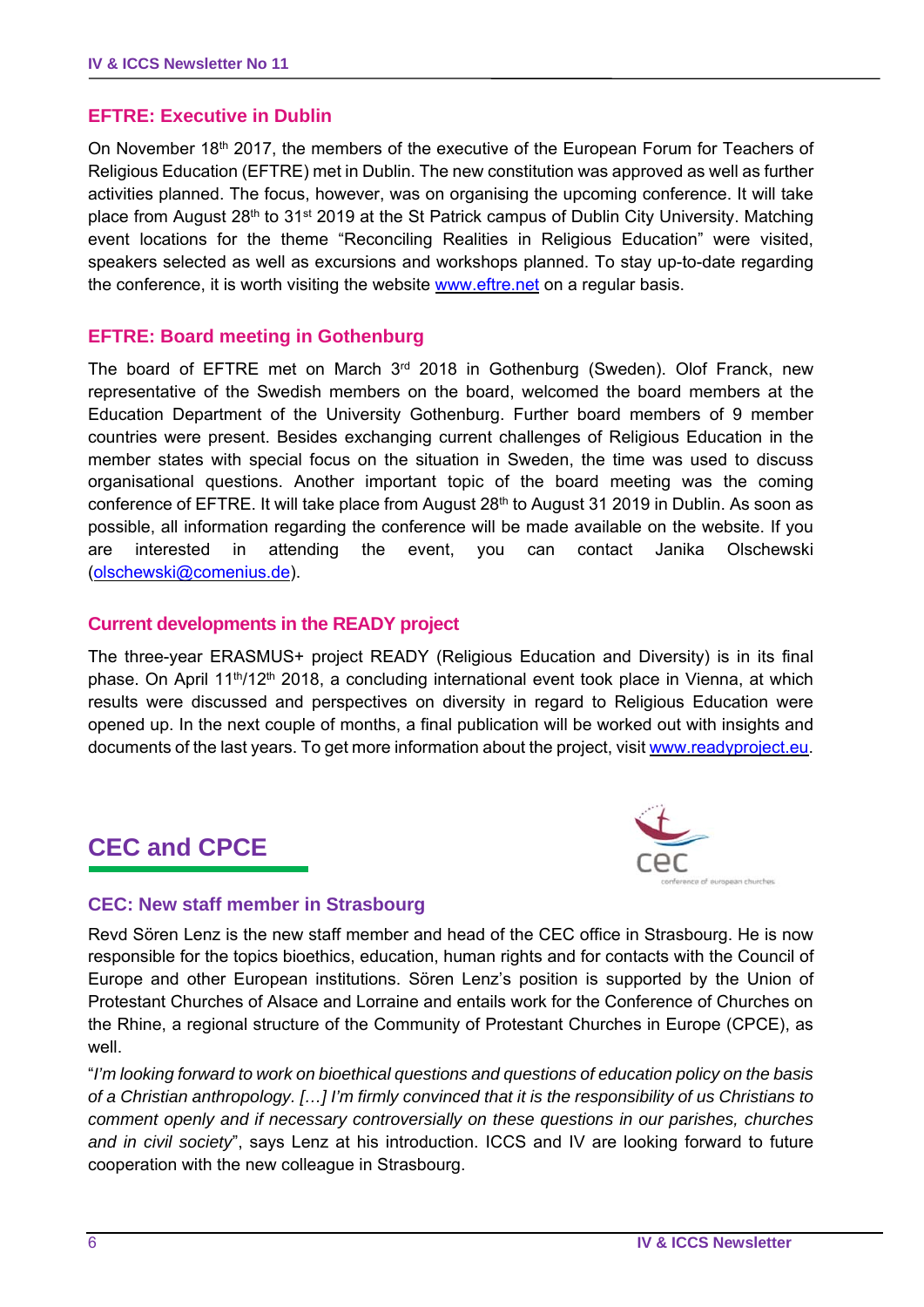#### **CEC: General Assembly 2018**

The Conference of European Churches (CEC) now meets again five years after the meeting in Budapest for a General Assembly. It will take place from May 31<sup>st</sup> to June 6<sup>th</sup> 2018 in Novi Sad (Serbia) and has the theme "You shall be my witnesses". ICCS and IV are invited to participate as partner organisations. The thematic reference group of CEC "Education for Democratic Citizenship", in which Dr Peter Schreiner works on behalf of both organisations, will contribute to the programme the workshop "Democracy and populism: The role of education and CEC" led by Hanna Broadbridge (Denmark). IV will be represented in Novi Sad by its (provisional) president Dr Gerhard Pfeiffer.

# **Council of Europe and European Union**



## **EU: Proposal for a Recommendation on common values, inclusive education and the European dimension of teaching**

In January 2018, the EU commission has published a proposal for a Recommendation on common values, inclusive education and the European dimension of teaching. The document contains besides the draft for the recommendation information about the context of the proposal, its legal basis as well as results of a preceding consultation on these questions. In relation to the promotion of common values, the proposal recommends that the member states should support education programmes focused on citizenship and ethics. Critical thinking as well as media competence should be strengthened as well. On the topic of inclusive education, the proposal says that all children should be included in the education system from an early age onwards.

The document can be downloaded here:

https://ec.europa.eu/education/sites/education/files/recommendation-common-values-inclusiveeducation-european-dimension-of-teaching.pdf

#### **Council of Europe: Reference Framework of Competences for Democratic Culture**

The Council of Europe Education Department has identified the strengthening of democratic culture, as well as the development of open, inclusive and safe learning environments in schools across its member states, as main priorities in the new programme of activities 2018-2019. The reinforcement of democracy in schools will therefore be the fundamental objective of both the implementation phase of the Reference Framework of Competences for Democratic Culture (RFCDC) and the new Council of Europe Education Department initiative "Democratic Schools for All".

At the invitation of the Danish government, education specialists and practitioners have discussed and defined the implementation phase and action plan of the RFCDC in Copenhagen from 23 to 24 April 2018 and launched one of its key implementation tools, the new "Education Policy Advisers Network" (EPAN).